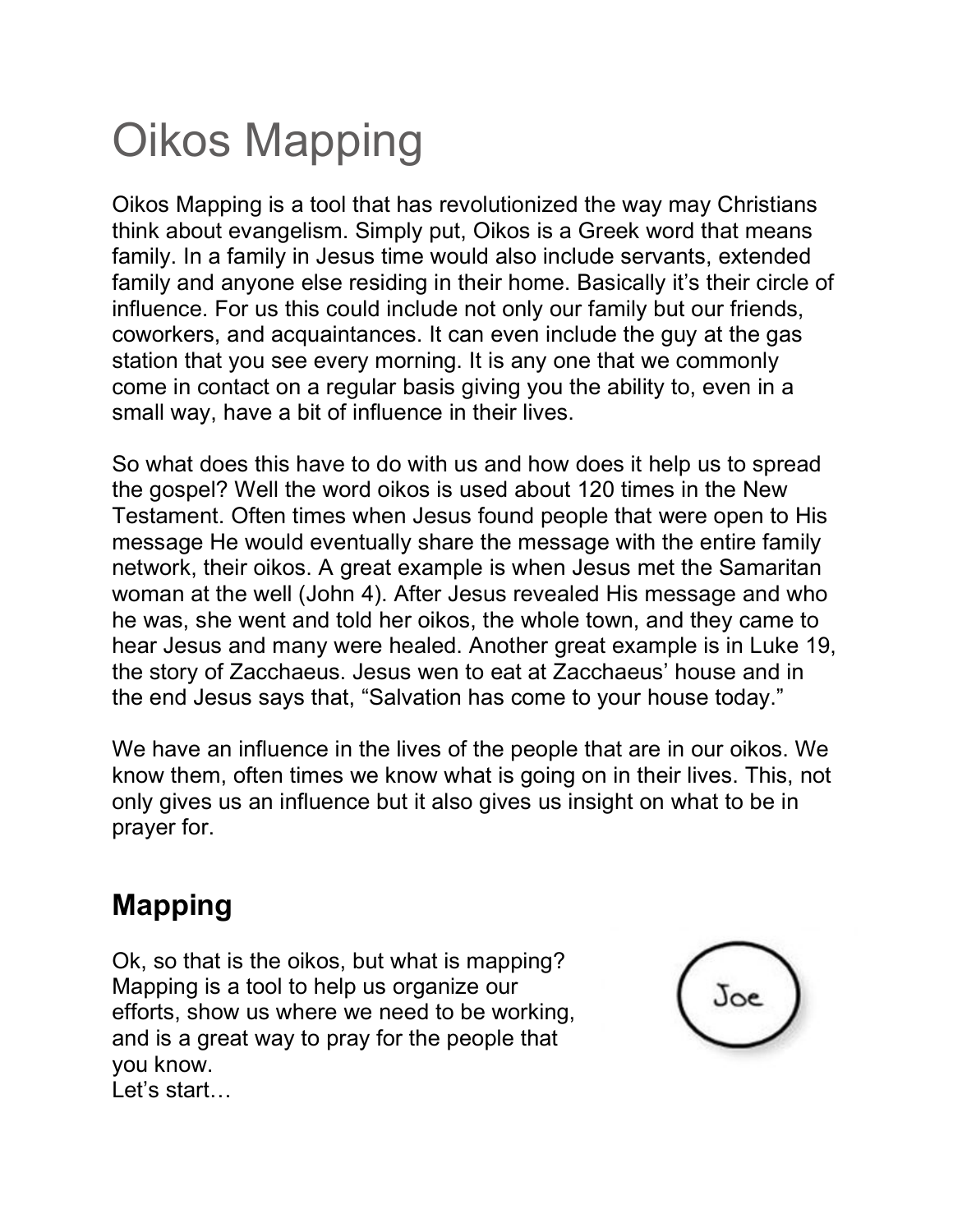Meet Joe. Joe begins his oikos map with one circle, himself. Joe then starts to draw more circles around himself with connecting lines. We will start with five. You can and I encourage you to do more than this, write in every one you know. Five is just a good starting place. In each circle he writes a name of a person that he knows. It could be a family member, a friend, a coworker etc.



This is his immediate oikos. But it doesn't stop there. Who do these people know? How are they connected? Continue drawing circles and names and how they are connected. These are called generations. He keeps drawing circles until he has mapped everyone he knows.

Now he has a handy tool that he can use to pray over each person of his oikos and he can visualize where they are in relationship to himself. As he talks to each person he is able to make notes where they are on their walk with Jesus and what the next steps might be.

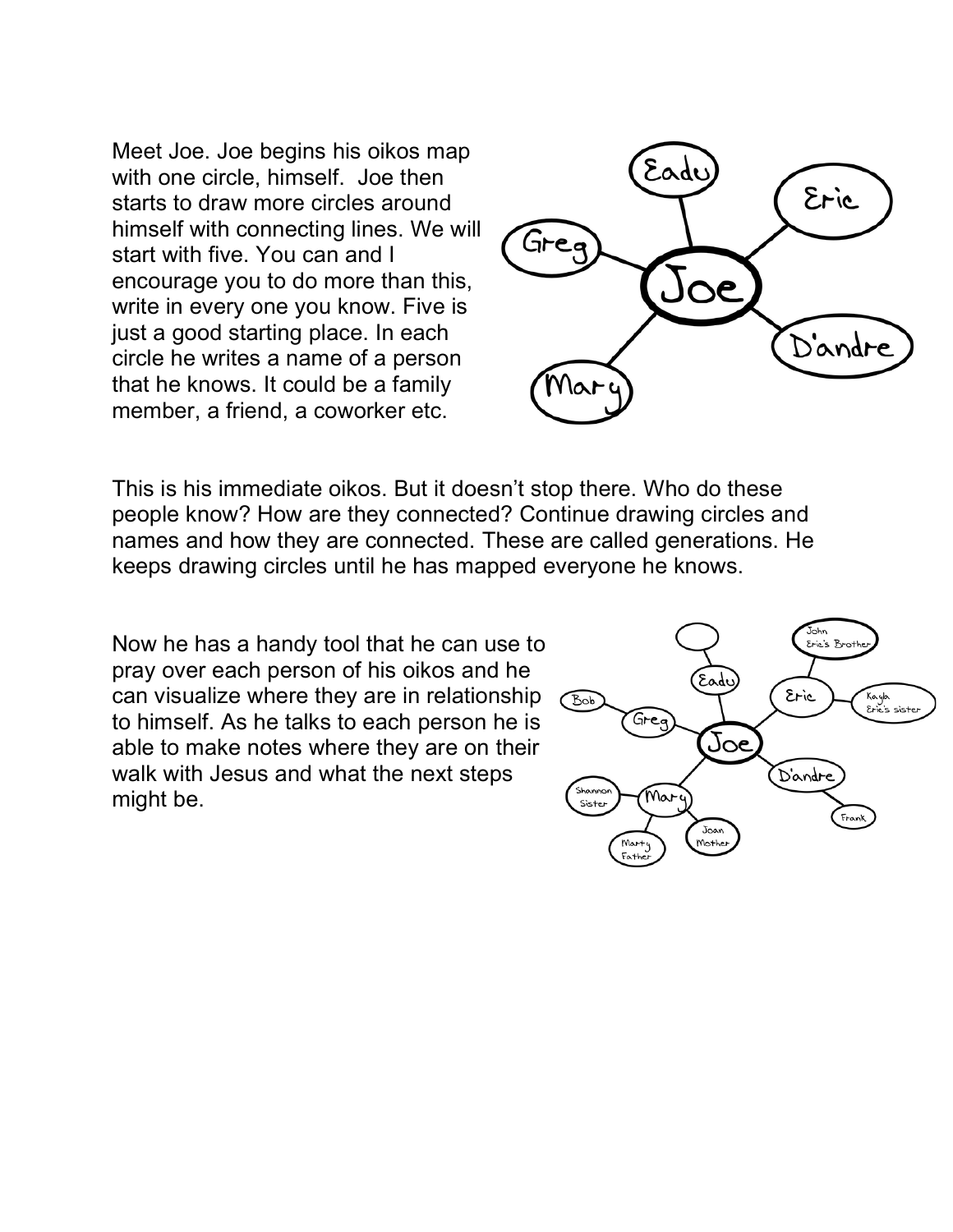## **An Advanced Method**



Here is a little more advanced method. This time George starts with himself as before, but this time he picks 6 different colors and make circles with longer connecting lines. In each of these circles he writes a different area or aspect of his life. He starts with family in one circle. He writes work in another circle, he puts church in another. Then adds friends to the group and finally his hobbies, hunting and fishing groups. Then he adds one more final circle, people he meets in passing like at the gas station or coffee shop.

Each of these circles represents an area of his life. Next, he branches them out with names of people in each circle. So his sister and brother connect to the family circle, his church friends connect to the church circle and so on.

This is a great way to organize it and have a visual representation as to where they are relationally. You can also use this as a diagnostics tool.